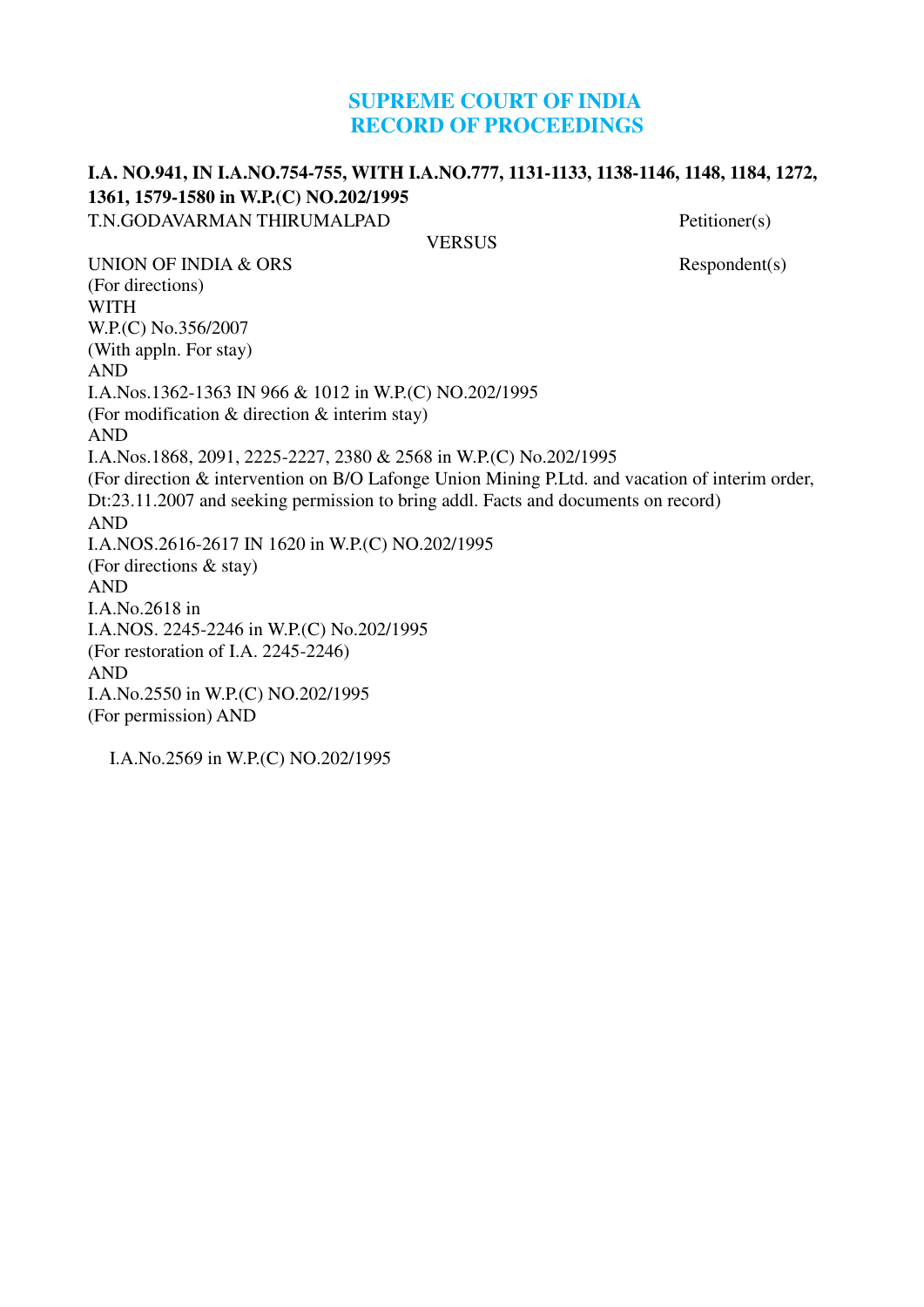(For permission) AND I.A.No.2579 in W.P.(C) NO.202/1995 (For recommendation of CEC in appln. No.858) AND I.A.No.2580 in W.P.(C) NO.202/1995 (For recommendation of CEC in appln. No.1041) AND I.A.NO.36 IN W.P.(C) NO.171/1996 (For directions AND I.A.No.2644 in I.A.NO.2386 in W.P.(C) NO.202/1995 (For early hearing) I.A.No.2143 in W.P. (C) NO.202/1995 (Report of CEC regarding the non utilization of funds) **Date: 10.07.2009** These applns. / Petitions were called on for hearing today. CORAM: HON'BLE THE CHIEF JUSTICE HON'BLE MR. JUSTICE S.H.KAPADIA HON'BLE MR. JUSTICE AFTAB ALAM Mr. Harish N.Salve, Sr. Adv. (AC)

Mr.Uday U. Lalit, Sr. Adv. (AC) (NP) Mr. Siddhartha Chowwdary, Adv. (AC) Mr. A.A.N. RAO, Adv. (AC)

For Petitioner(s) / Application (s) / Respondent (s):

Mr.P.K.Manohar, Adv. Mr. G.E. Vahanwati, AG Mr.Haris Beeran, Adv. Mr.Raj Kumar Mehta, Adv Mr.J.R.Das, Adv. Mr.Vijay Panjwani, Adv.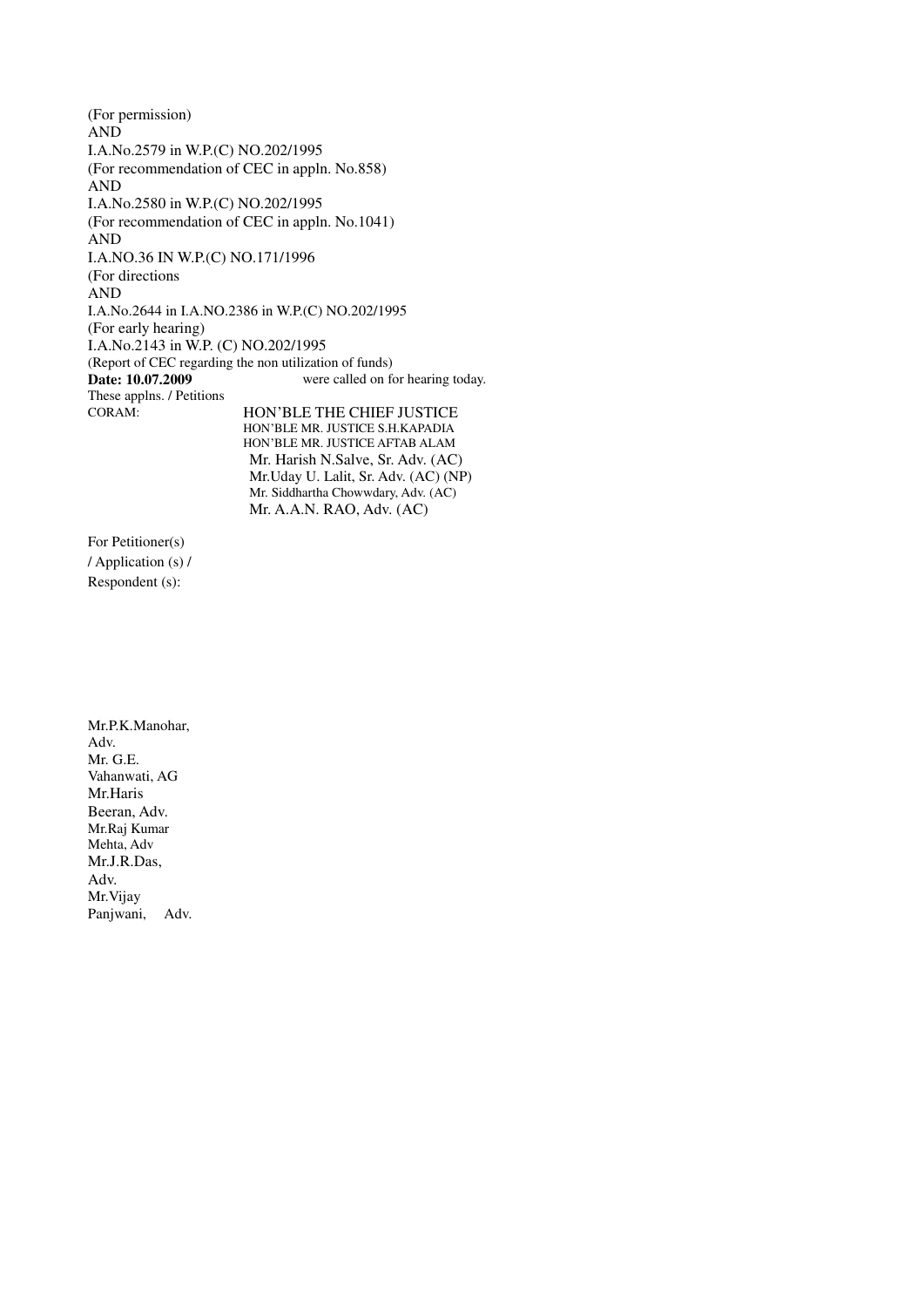### WP 356/07, IA No.1579080

|                      | Mr. Mukul Rohatgi, Sr. Adv.<br>Mr. Jitendra Mahapatra, Adv.<br>Ms.Sweta Verma, Adv.<br>For Mr.Ajay Sharma, Adv.<br>Mr.Naresh Kr. Sharma, Adv. |
|----------------------|-----------------------------------------------------------------------------------------------------------------------------------------------|
| IA 941               | Mr. V.S.Raju, Adv                                                                                                                             |
|                      | Mr. T.N.Rao, Adv.                                                                                                                             |
| IA $754 - 55$        | Mr. Janaranjan Das,<br>Adv.<br>Mr. Shwetaketu Mishra,<br>Adv.                                                                                 |
|                      | Mr.P.P.Nayak, Adv.                                                                                                                            |
|                      | Respondent-in-person<br>Mr.Jana Kalyan DAs,<br>Adv.                                                                                           |
| IA 1362-63           | Mr.Altaf Ahmed, Sr.<br>Adv.<br>Mr. Manish Goswami,<br>Adv.                                                                                    |
|                      | Mr. Anil Srivastav, Adv.<br>For M/s. Map $& Co.,$<br>Advs.                                                                                    |
| IA 1362 in IA<br>966 | Mr. Altaf Admad, Sr.<br>Adv.<br>Mr. Anil Shrivastav,<br>Adv.                                                                                  |
|                      | Mr. V.K. Verama, Adv.                                                                                                                         |
| IA 1362              | Mr. G.E. Vahanavati,<br>AG<br>Mr. Ajit Pudussery,<br>Adv.                                                                                     |
|                      | Mr. K. Vijayan, Adv.<br>Mr. Somiran Sharma,<br>Adv.                                                                                           |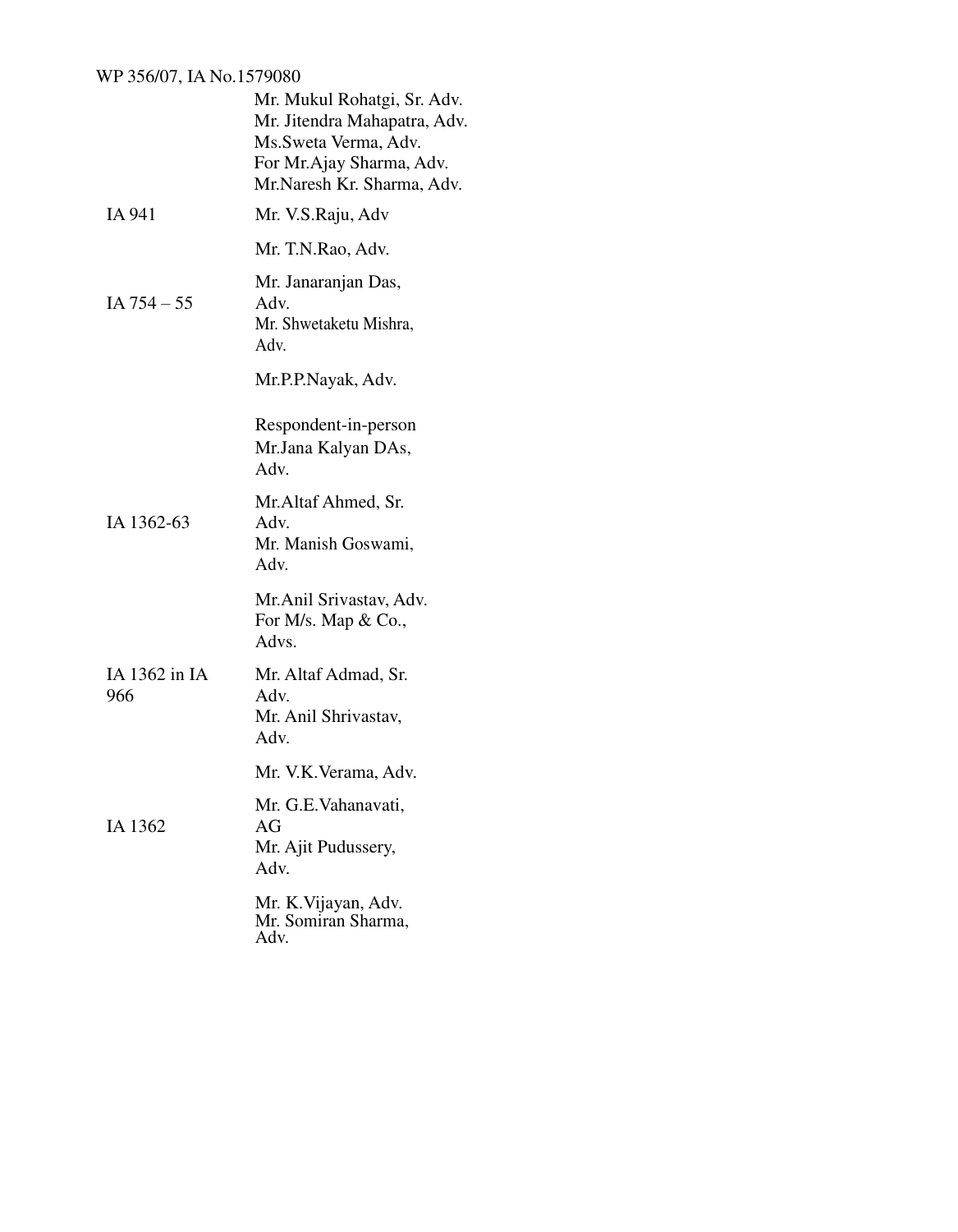| IA 1868           | Dr. A.M.Singhvi, Sr. Adv.            |
|-------------------|--------------------------------------|
|                   | Mr.Mukul Rohatgi, Sr. Adv.           |
|                   | Mr.SAnjeev K.Kapoor, Adv.            |
|                   | Mr. Vishal Gupta, Adv.               |
|                   | Mr. Avinash Menon, Adv.              |
|                   | For M/s/ Khaitan & Co., Adv.         |
| IA 1868           | Mr. Ranjan Mukherjee, Adv.           |
|                   | Mr. S.C.Ghosh, Adv.                  |
|                   | Mr. Santanu Bhowmick, Adv.           |
|                   | Mr. Jitendra Kumar, Adv.             |
| IA 2550           | Mr.Ramji Srinivasan, Sr. Adv.        |
|                   | Mr. Mukesh Kumar, Adv.               |
|                   | For M/s M.V.Kiwi & Associates, Advs. |
| IA 36             | Mr. Anis Suhrawardy, Adv.            |
|                   | Mr. Syed Mehdi Imam, Adv.            |
|                   | Ms. Sushma Suri, Adv.                |
|                   | Ms.Purnima Bhat Kak, Adv.            |
| IA 2579           | Mr.S. Wasim A. Qadri, Adv.           |
|                   | For Mr.S.N.Terdal, Adv.              |
|                   | Mr.B.K.Prasad, Adv.                  |
|                   | Mrs. Hemantika Wahi, Adv.            |
|                   | Ms.Jesal Wahi, Adv                   |
|                   | Mr.Anil Kr. Jha, Adv.                |
| IA 2617 in 1620   | Mr. Bhavanishankar V. Gadnis, Adv.   |
| Ranchi Assn. & IA | For Mrs. B.Sunia Rao, Adv.           |
| of Environment    |                                      |
| State of Bihar    | Mr. Manish Kumar, Adv.               |
|                   | For Mr.Gopal Singh, Adv.             |
|                   | Mr. Kuldip Singh, Adv.               |
|                   | Mr. D.S.Mahra, Adv.                  |
| State of Goa      | Ms.A.Subhashini, Adv                 |
| State of Nagaland | Mr. Edward Belho, Adv.               |
|                   | Mr.Rituraj Biswas, Adv.              |
|                   | Mr. P. Athuimei R. Naga, Adv.        |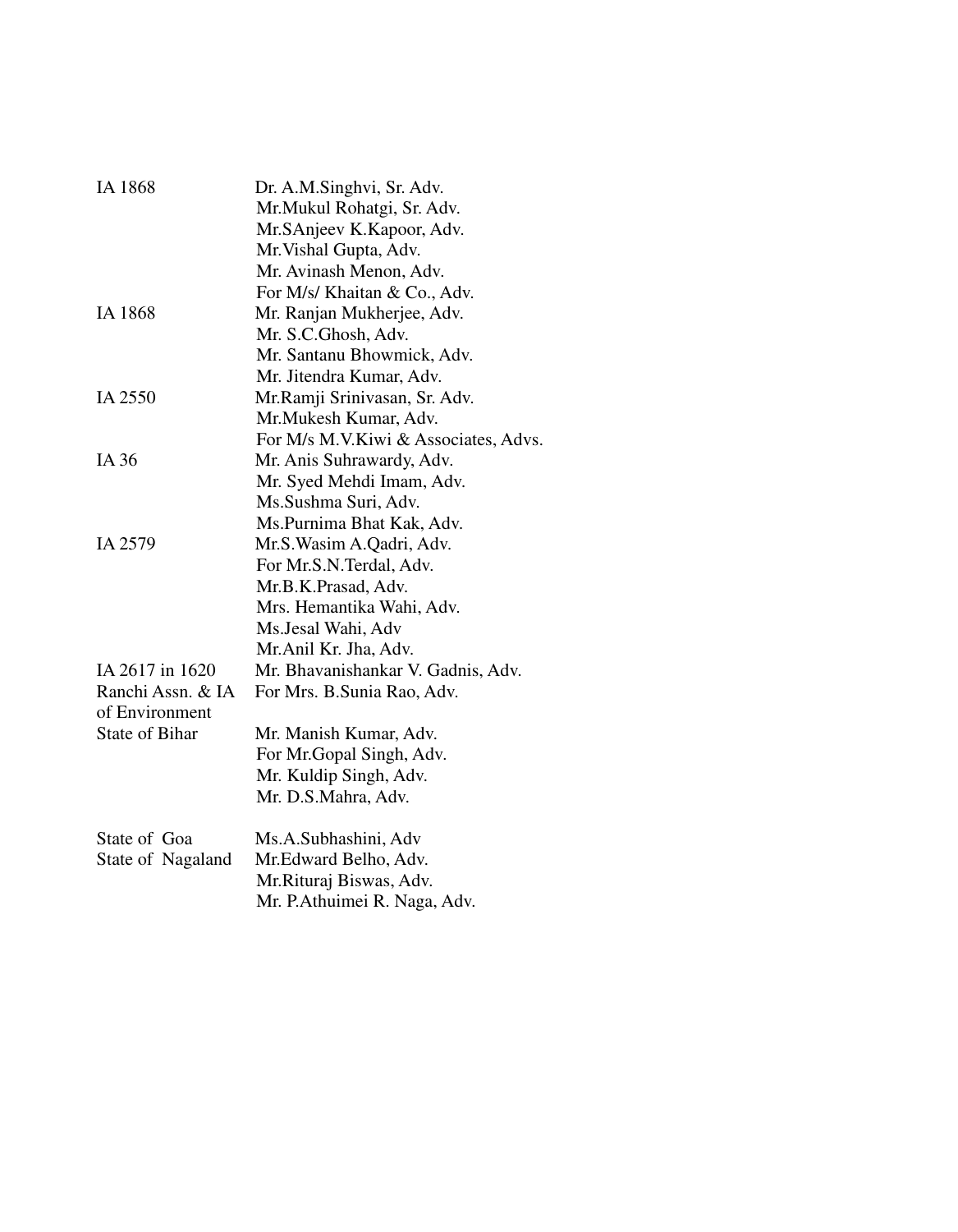# **Upon hearing counsel the Court made the following ORDER**

## **I.A. No. 2143 in W.P. (C) No. 202/1995**

- 1. Pursuant to a series of Orders passed by this Court for Afforestation purpose, various agencies had deposited amounts by way of Net Present Value (NPV) when the forest area were utilized for nonforest purposes. This amount is lying with the ad-hoc CAMPA. The MoEF, the amicus curiae and the CEC have discussed the matter and they have come up with a scheme as to how to utilize the deposited amount for the purpose of Afforestation. The CEC has filed a Report framing a scheme and the same has been placed before this Court for consideration. We have examined the scheme and accepted the following recommendations:
	- A) The guidelines and the structure of the State CAMPA as prepared by the MoEF may be notified / implemented. All previous orders passed by this Court regarding this would stand modified to the extent necessary for implementation of the present proposal.
	- B) Substantial amount of funds have been received by the Ad-hoc CAMPA and sudden release and utilization of this large sum all at one time may not be appropriate and may lead to its improper use without any effective control on expenditure. This Court considers it appropriate to permit the Ad-hoc CAMPA to release, for the time being, the sum of about Rs.1000 crore per year, for the next 5 years, in proportion of 10% of the principal amount pertaining to the respective State/UT as per the conditions given below:
		- (i) the details of the bank account opened by the State Executive Committee (in Nationalized Bank) are intimated to the Ad-hoc CAMPA;
		- (ii) the amount towards the NPV and the protected area may be released after the schemes have been reviewed by the State Level Executive committee and the Annual Plan of Operation is approved by the Steering Committee;
		- (iii) the amount towards the CA, Additional CA, PCA and the Catchment Area Treatment Plan may be released in the respective bank accounts of the States/UTs immediately for taking up site specific works already approved by the MoEF while granting prior approval under the Forest (Conservation) Act, 1980.
	- (C) An amount upto 5% of the amount released to the State CAMPA may also be released and utilized by the National CAMPA Advisory Council, for monitoring and evaluation and for the implementation of the various schemes as given in para 19 of the Guidelines on the State CAMPA. It is left to the discretion of the National CAMPA Advisory Council whether it wants to spend money directly or through the Ad hoc CAMPA.
	- (D) The recommendations for the release of the additional funds, if any, will be made in due course from time to time after seeing the progress made by the State Level CAMPA and the effectiveness of the accounting, monitoring and evaluation systems.
	- (E) The State Accountant General shall carry out the audit of the expenditure done out of State CAMPA funds every year on annual basis.
	- (F) The State Level Executive Committee shall evolve an appropriate and effective accounting